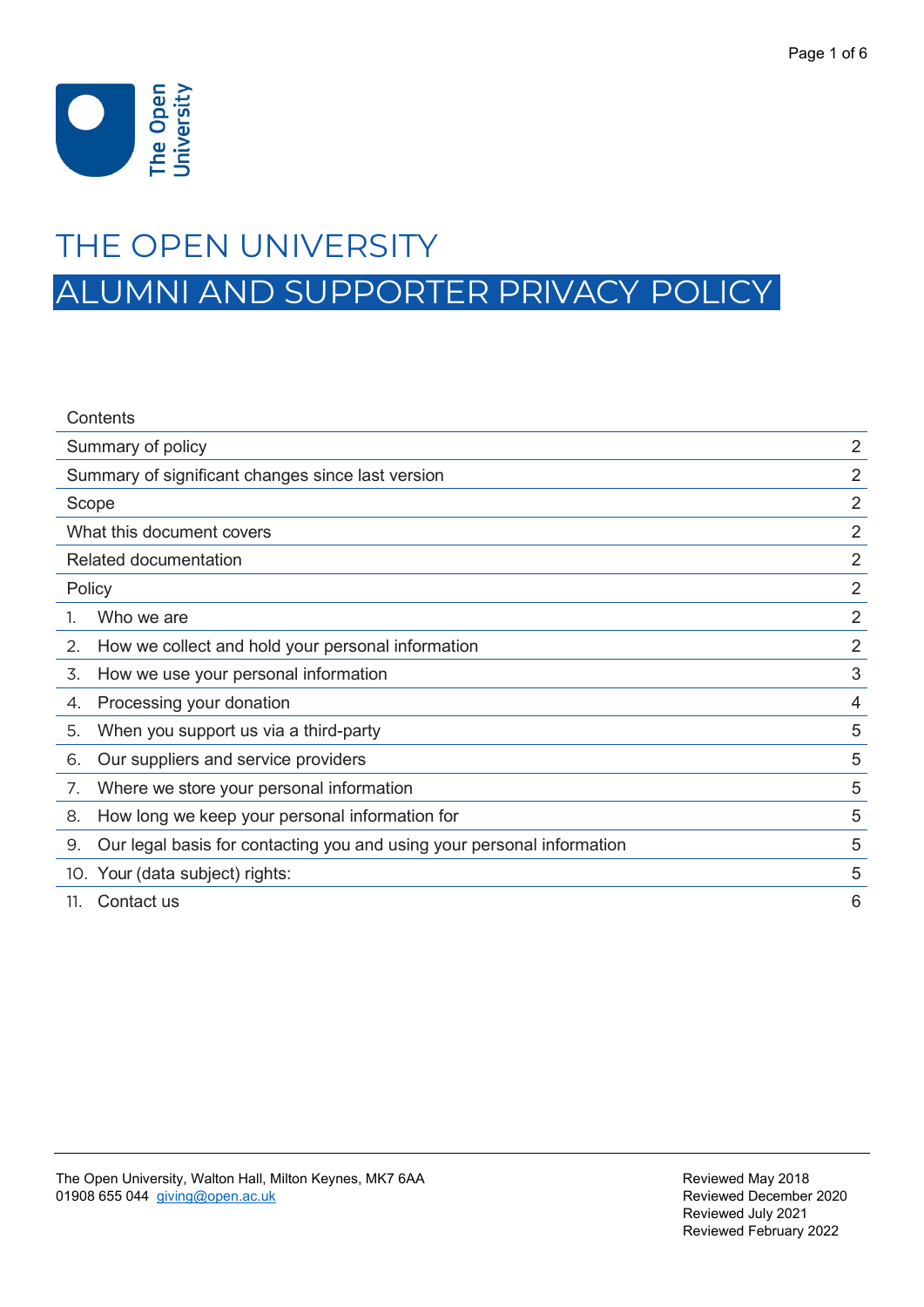# Summary of policy

Our alumni and supporters are at the very heart of The Open University community. This privacy policy sets out how the Development Office obtains, manages, uses and protects your data and relates specifically to information held by the Development Office.

# <span id="page-1-0"></span>Summary of significant changes since last version

This policy was significantly changed in February 2022 to include a change of legal basis to Public Task for processing data for some activities following newly issued ICO guidance, regarding direct marketing for public sector organisations.

# <span id="page-1-1"></span>Scope

## <span id="page-1-2"></span>What this document covers

This document applies to you if you have achieved a qualification with The Open University, are a member of our Alumni Association, are a supporter or have been identified as a potential supporter of The Open University, including as representatives of a Trust or Company, current and past students.

It details:

• What kind of information The Open University Development Office collects about you when you become an alumnus, supporter or are identified as a potential supporter:

• How The Open University Development Office will use information we collect about you

• Whether The Open University Development Office will disclose your details to anyone else

• Security and retention of personal data

This document will be updated from time to time in order to ensure compliance with data protection legislation.

# Related Documents

<span id="page-1-3"></span>For more information, see also our **Privacy and** [Cookies page.](https://www.open.ac.uk/about/main/strategy-and-policies/policies-and-statements/website-privacy-ou)

# **Policy**

## <span id="page-1-4"></span>1. Who we are

The Open University Development Office (OUDO) keeps in touch and is responsible for the relationship with University alumni, friends and supporters.

The Open University is the data controller in relation to the processing activities described below. This means that The Open University decides why and how your personal information is processed. Where this policy refers to "we", "our" or "us" below, unless it mentions otherwise, it's referring to The Open University.

## <span id="page-1-5"></span>2. How we collect and hold your personal information

If you studied at The Open University and gained a qualification, we use some information from your student record to communicate with you, as a member of the University's Alumni Association. This includes information such as your name, date of birth, contact details and educational history with the University. This information is copied across from your student record and used to create a record on the University's alumni database.

Much of the data we hold comes directly from you – this includes information you may have given to the OU when you were a student and subsequently, for example we add information about any contact we have with you, any donations you make to us, responses to alumni surveys, volunteering your time and any Development Office events you attend.

In the past we have also worked with other companies to screen alumni records, in order to help us segment our audience and to understand appropriate fundraising approaches. We no longer work with these companies but do continue to hold some limited details from these screenings on our database to help inform our data selections.

We also hold records on individuals who are not alumni of The Open University, including some current or past students, but who we have identified as being sympathetic to the mission of the University or have a known affinity to it. This includes supporters who have become actively engaged with the University.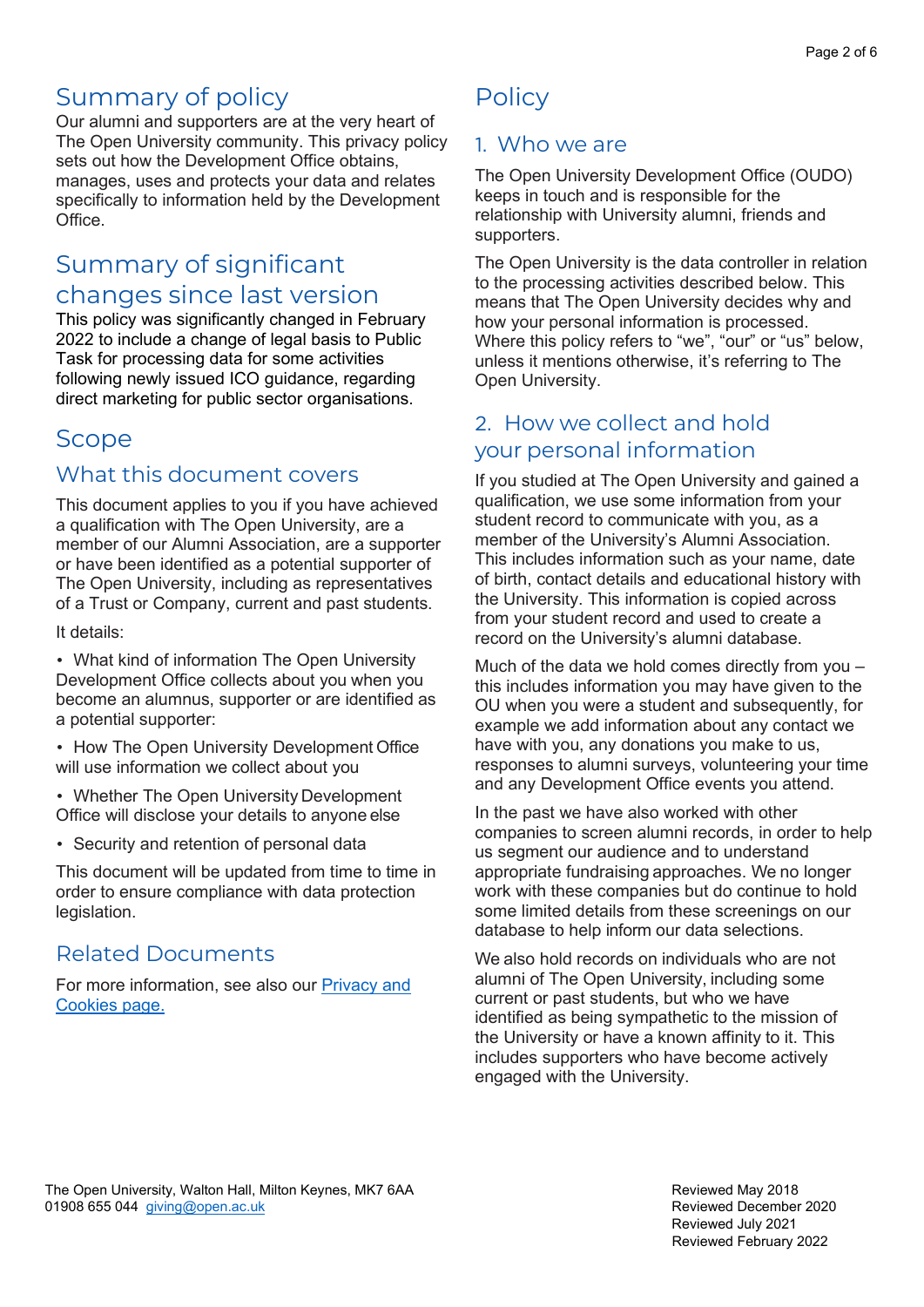#### *The data we hold on both groups may include;*

a. Biographical information (including name, titles, gender, date of birth)

b. Contact details (including postal address, email address, phone numbers)

Education details (Qualifications gained and Qualification year, also past modules and module years)

d. Your relationships (Your relationships such as spouse/partner, university staff,and organisations)

e. Your Employment details such as: employer name, job title, sector, employment location (City/country)

f. Your interests and activities, for example board memberships or hobbies which are relevant to the work of The Open University, which may include extracts from any related media stories

g. Communications sent to you by the University or received from you

h. Donations to the University (including gift aid status and if donating by Direct Debit or standing order your bank details). We do not store credit or debit card details and we are fully PCI-DSS compliant

i. Other philanthropic activity relevant to the work of The Open University

j. Legacy details

k. Volunteering on behalf of the University (for example mentoring)

l. Events you have attended (including meetings with University staff)

m. Your Preferences – to help us engage you in the ways most relevant to you.

We use a wide variety of sources either directly or via internet search engines, some on a subscription basis, to augment, update and validate the data we hold on alumni and nonalumni, as well as to help us identify individuals likely to have an interest in the organisation.

#### *These include:*

- Open postings on social media sites such as Linkedln and Twitter
- Reliable News and Press Reports

• Companies House and other businessrelated resources including company websites

The Open University, Walton Hall, Milton Keynes, MK7 6AA Reviewed May 2018 01908 655 044 [giving@open.ac.uk](mailto:giving@open.ac.uk) and the control of the control of the control of the Reviewed December 2020

The Charity Commission and other websites relating to charitable trusts and foundations

Subscription services such as Who's Who, Lexis Nexis and DDIQ

- Internet search engine results
- Property sites

Public records of other charities or organisations you might be affiliated with

- Sunday Times Rich List and other rich lists
- The Queen's Honours Lists

**We do not obtain or buy lists of people from otherorganisations andwedonot shareor sell your information to other organisations.**

### <span id="page-2-0"></span>3. How we use your personal information

We use your data to communicate with you via post, email, SMS, phone and digital channels about The Open University. This includes invitations to events, news and updates from The Open University, fundraising materials and information about how you can continue to support your University.

The Development Office primarily uses your data to communicate alumni activities, to request support for our fundraising programmes and for the promotion of benefits and services.

#### *These can include;*

- Sending you our magazine or e-newsletters
- Inviting you to events
- Informing you of benefits available to alumni and supporters
- Asking you to support the University by giving your time, experience or financial support.

The data is also available to other relevant departments across the University.

We may use your details for the purposes of telephone fundraising. Our telephone fundraising campaigns are managed in-house, and we do not use external agencies. Our callers are current employees of The Open University and are paid for their work. If you would like to opt-out of receiving telephone fundraising calls, please email us at [telethon@open.ac.uk.](mailto:telethon@open.ac.uk)

> Reviewed July 2021 Reviewed February 2022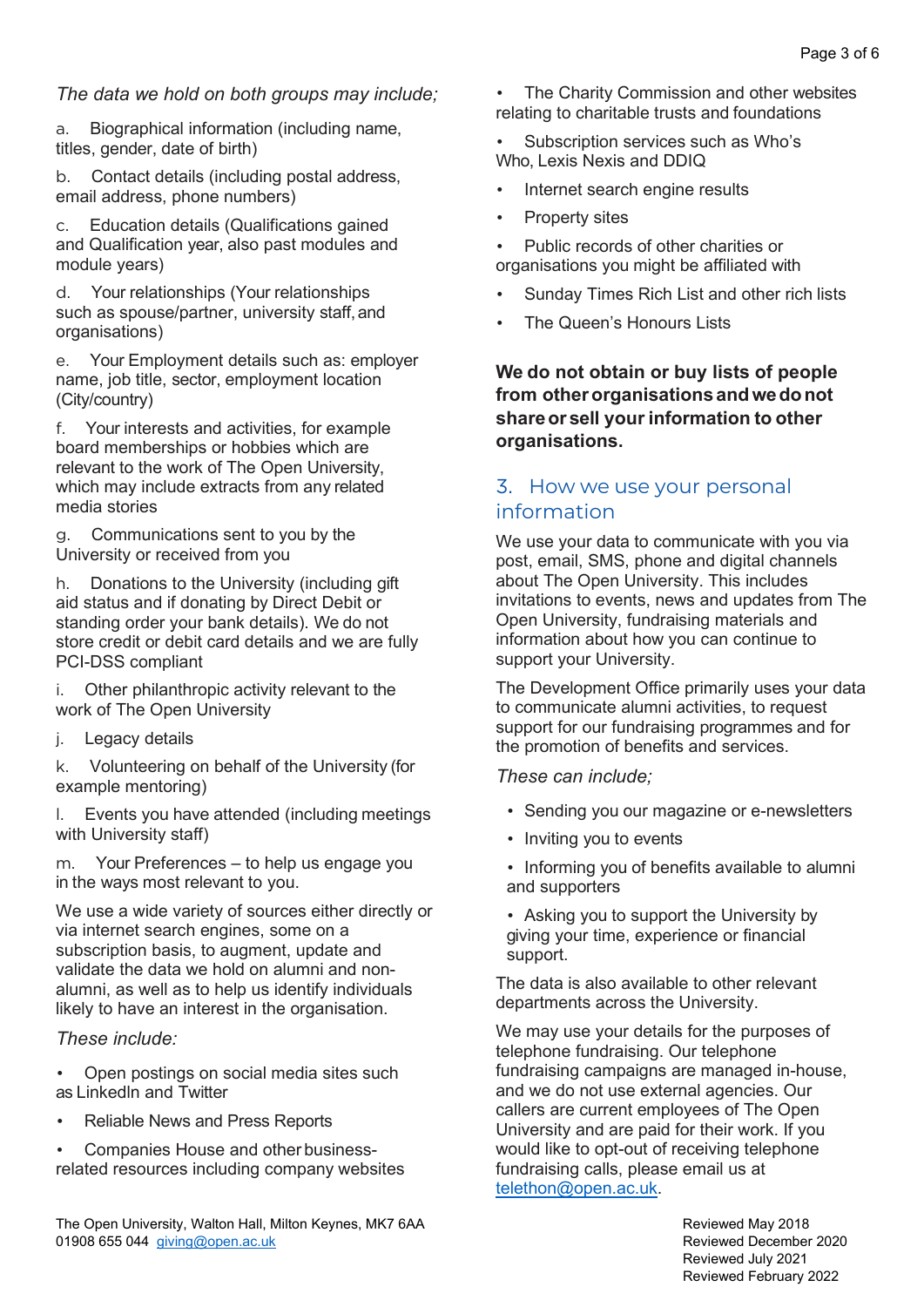#### *Responding to enquiries*

If you contact us with a question, comment, compliment or complaint then we will keep a record of this correspondence and any associated documents so that we have the information available in the event of a follow-up, dispute or investigation.

#### *Notifying you of changes to policies*

If we make significant changes to our policies which may affect you, we will communicate this through our standard communication channels.

#### *Requesting information if you are attending our events*

If you participate in an event that we have organised, we may ask you to provide information to make sure we can manage the event safely and efficiently. We may also ask you for details of any accessibility need which you may have, so that we ensure our event is inclusive, in line with the provisions of the Equality Act 2010.

We may use your information to invite you to become involved with us in new ways, raise funds and grow our supporter base.

#### *Sharing Alumni Relations and fundraising materials with you*

Alumni and fundraising materials that we might share with you include information about our activities and their impact, our news, events and fundraising appeals, and other ways you can become involved with us.

Where you have provided your postal address or telephone number to The Open University, we may send this information to you by post or by calling your telephone where appropriate. We will continue to share news and information where appropriate with you via email. We may also send you direct marketing by email or SMS where appropriate.

#### *Targeting our communications and researching our supporters*

We have a duty to make sure that we're spending your donations wisely, and that means doing some research and analysis to inform our decisions. We want to send the most effective messages that we can in the most efficient way possible. In order to work out who to contact, what to say and when to get in touch, we carry out the following activities:

#### *Analysing how emails are opened and read*

We track emails we send to you to see which messages have the highest response rates and whether there are messages that resonate with particular groups of people. We do this by logging whether emails we send have been opened, deleted and interacted with (for example, by clicking on links within the emails). Although we only use this information to look at general patterns, it is still personal information because it is linked to your email address.

#### *Segmentation*

This is where we analyse information such as postcodes of supporters, and whether donations have been given regularly. This helps us to tailor appropriate communications to you, as well as improve your experience as an Open University supporter.

#### *Undertaking research to understand who might choose to give higher donations*

We undertake in-house research to help us identify people who may be able to support us with a larger gift; using information you have given us (if you're an alumnus) and publicly available records such as the electoral roll, land records, 'rich lists', Who's Who publications and Companies House records. We may also collect information on your interests, for example board memberships, hobbies, or articles about you in newspapers or magazines. We use this information to inform our approach and develop a clearer understanding of areas of affinity between the University and you. This helps us to tailor our communications, ensuring that we are contacting potential supporters to about meetings, events and fundraising opportunities which may be of interest to them.

#### *Due diligence*

We may also carry out due diligence on potential donations in line with the Development Office [Philanthropic Gifts policy](https://giving.open.ac.uk/sites/giving.open.ac.uk/files/files/Philanthropic%20Gifts%20Policy%20Procedure%20July%202021.pdf)

#### <span id="page-3-0"></span>4. Processing your donation

When you make a donation or other payment to The Open University, we will use your payment and contact details, payment amount and date of payment, to process that payment and take any follow-up administrative action needed (for example, sending a receipt).

If you choose to include Gift Aid with a donation to us, then we will also ask for your address

Reviewed July 2021 Reviewed February 2022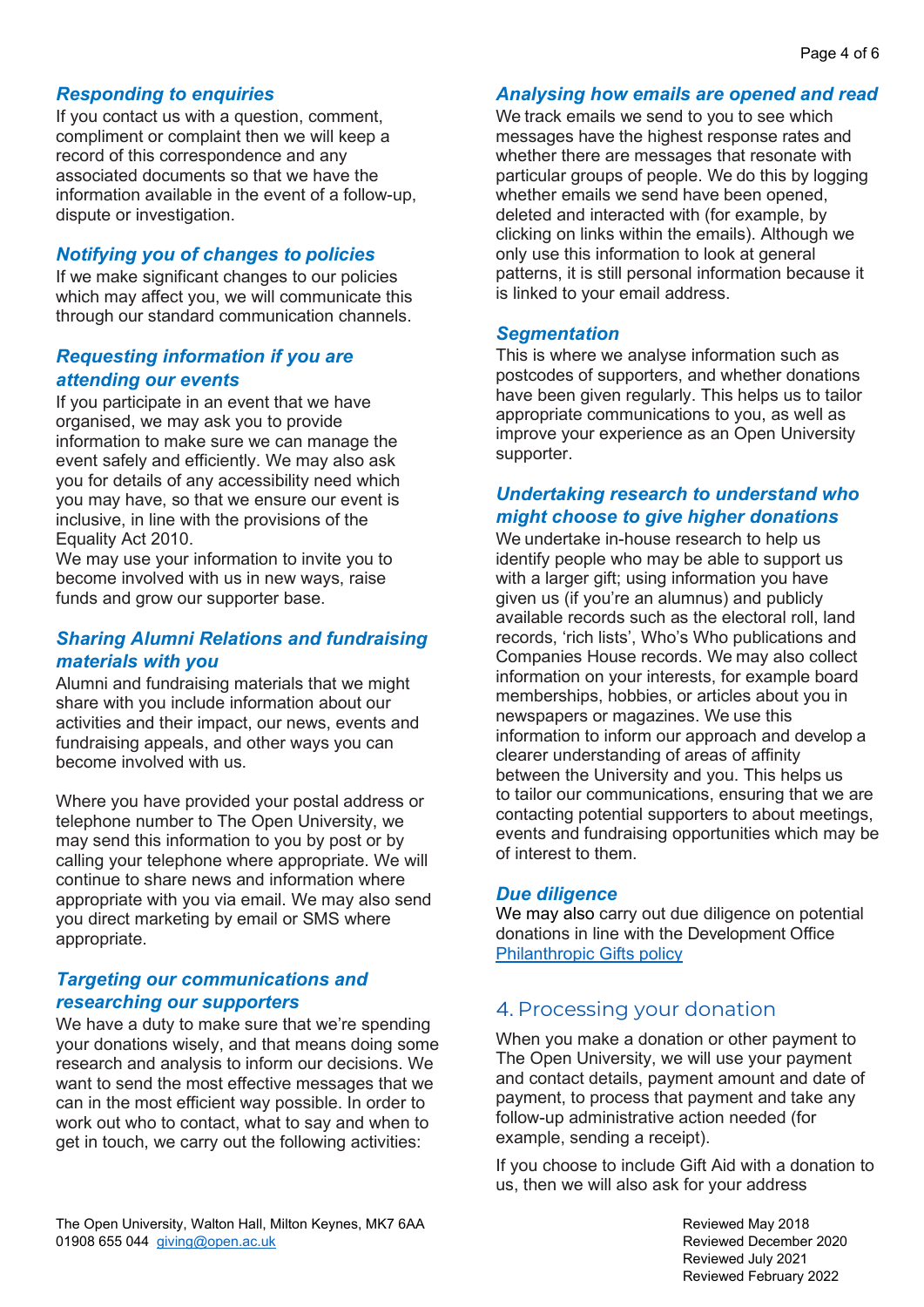and UK taxpayer status as this information is required by law. This information is needed for us to fulfil our obligations under tax (sections 413 to 430 Income Tax Act 2007) and charity law. Information associated with Gift Aid declarations must be retained for 7 years. This information will be shared with HMRC for tax regulation purposes and may also be shared with the Fundraising Regulator and the Charity Commission in the event of an enquiry or investigation.

### <span id="page-4-0"></span>5. When you support us via a third party

Your information may be shared with us by an independent organisation, for example fundraising sites like JustGiving. These independent third parties will only do so when you have indicated that you wish to support The Open University and with your consent. You should check their Privacy Policy when you provide your information to understand fully how they will process your data.

#### <span id="page-4-1"></span>6. Our suppliers and service providers

We may disclose your information to our thirdparty service providers, agents, subcontractors and other organisations for the purposes of providing services to us or directly to you on our behalf.

When we use third party service providers, we only disclose to them any personal information that is necessary for them to provide their service and we have a contract in place that requires them to keep your information secure and not to use it other than in accordance with our specific instructions.

Examples of activities we use third party service providers for:

• Printing marketing and fundraising materials that we send directly to you.

We may use a third party to manage the sending of bulk emails on our behalf, where we would share your email address.

• We may use cloud-based IT systems for our alumni database, so your data is stored on third party servers

## <span id="page-4-2"></span>7. Where we store your personal information

Generally, information you provide to us is held securely on the University's alumni and supporter database, or on our cloud-based systems which are located within the UK or EEA.

If at any time we transfer your personal information to, or store it in, countries located outside of the UK we use appropriate contractual safeguards, for example the standard contractual clauses for international transfers.

The main establishment of the Open University is in the UK. If your data is collected by our office in the Republic of Ireland, then this will also be processed in the UK.

### <span id="page-4-3"></span>8. How long we keep your personal information for

We believe that the relationship we have with our alumni, supporters and friends is a life-long one and so we retain your data until such time as you request its removal. We will always maintain a record on our database containing at least your biographical and education details for statistical purposes and to ensure we do not inadvertently contact you in the future.

More details on how long the University keeps information can be found on our website in our Alumni Retention Policy.

### <span id="page-4-4"></span>9. Our legal basis for contacting you and using your personal information

Generally, our legal basis for processing your personal data is that it is in The Open University's public task of maintaining a relationship with you, and promoting our vision, mission and values. We will ask for your consent to contact you with certain kinds of communication.

# <span id="page-4-5"></span>10. Your (data subject) rights:

You have a number of rights in relation to your personal information under data protection law.

In order to exercise any of these rights, please contact us using the details in Section 11 of this document.

#### *You have the right to:*

• Access the personal information that we hold about you